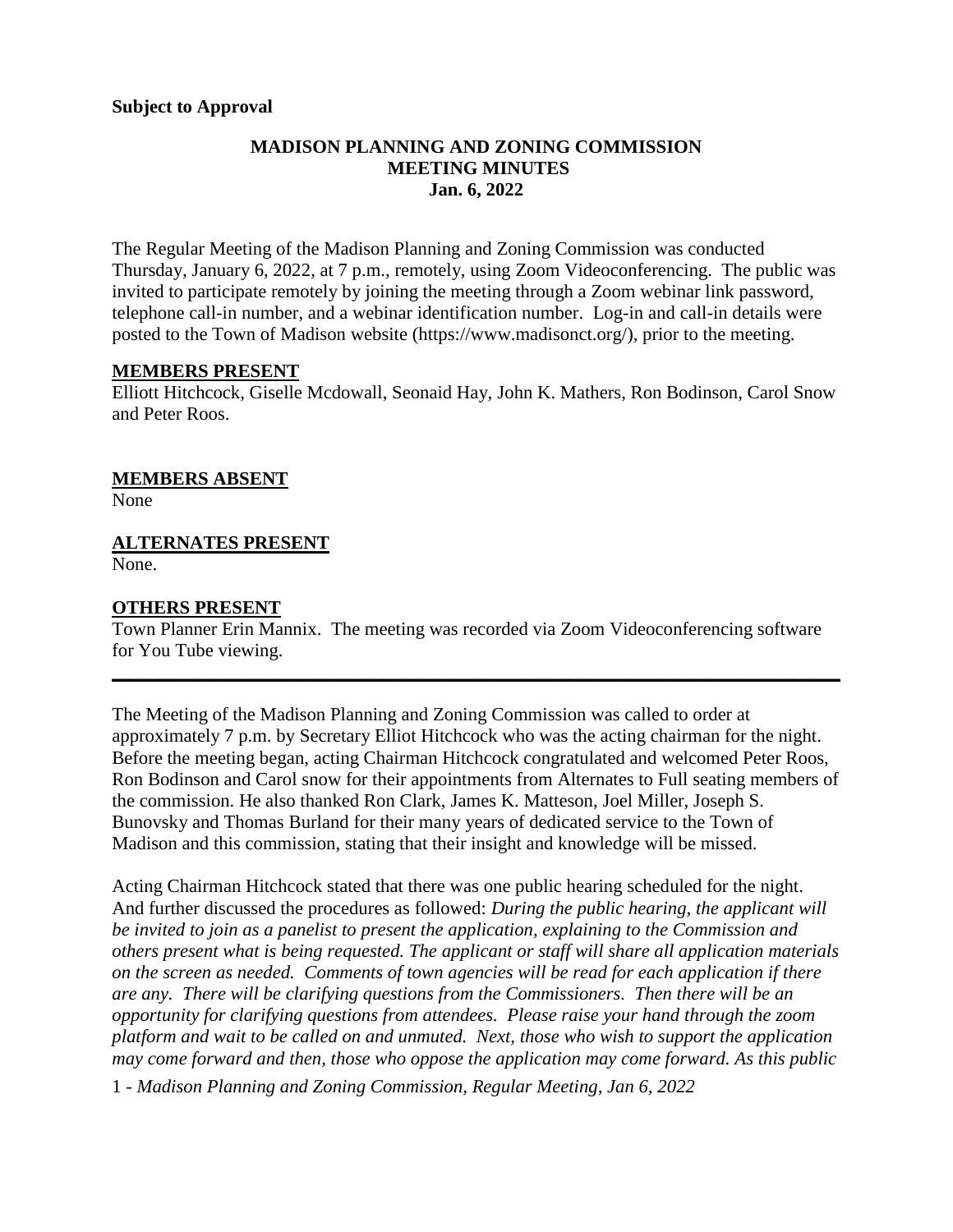*hearing must be recorded, it is necessary for speakers to identify themselves each time they speak by stating their name and address.* 

*The applicant will then have an opportunity to address any questions or concerns raised by the public or Commissioners. Once the public hearing is closed, the applicant is free to leave or remain for the balance of the regular meeting, during which the Commission will try to reach a decision on each application. Each applicant will be notified in writing as to the decision of this Commission and has a right to appeal to Superior Court if desired. Decisions of this meeting are available the day after the meeting by calling the Land Use Department at 203-245-5632 after 9am. All actions taken tonight by the Commission will be by roll call. All Commissioners and staff will identify themselves for the record before speaking.* 

*Seated this evening are members: Giselle McDowall, John Mathers, Seonaid Hay, Peter Roos, Ron Bodinson, Carol Snow, and myself Elliott Hitchcock.* 

*Staff present this evening is Erin Mannix, Town Planner.* 

*This meeting is live streamed on YouTube and will be made available on the Town website for viewing.* 

The Town Planner then read the legal notice.

Legal notice is as followed: notice is hereby given that the Madison Planning and Zoning Commission will hold a public hearing on Thursday January 6, 2022 at 7pm, the meeting will be conducted remotely as a zoom online webinar, the public is invited to attend by joining the webinar through either the webinar link or call in information below with webinar ID 91581966735 PASSWORD 452138. Further details about how to participate in the webinar is located on the Town of Madison website, information on the application is available in the land use office, Madison Town Campus or by calling the town planner 245-5631. Applications to be heard is Application # 21-24. 73 Wall Street. **Map 38, Lot 69, D-District. Owners: Jean Cowles & Louis Gimble; Applicants: Crystal Cowles and Jean Cowles. Special Exception Permit for change of use of a commercial building to a two-family dwelling per Section 6.15.9.** 

Acting Chairman Hitchcock asked if there is anyone from the applicant to present.

In opening the public hearing, Erin Mannix, Town Planner stated that she does not believe anyone is here on behalf of the applicant to present this application. Today is the 65 day, the last regularly scheduled meeting for the commission to open a public hearing for this special exception permit and its her recommendation to open this hearing even though the applicant is not here to present.

The Town Planner asked If the commission would entertain a motion to open the public hearing and then she will provide a staff report with background information.

## **Peter Roos made a motion to open the public hearing which was seconded by John Mathers.**

Mrs. Mannix shared the special exception permit for 73 Wall Street, and stated that Crystal Cowles is the applicant, the project is a request to covert commercial space into a residential space. Mrs. Mannix further stated that the floor plans showed a second-floor layout which is believed to be the front building on the subject parcel on Wall Street. The first floor are residential apartment layouts- two-bedroom unit on either floor of this front building. The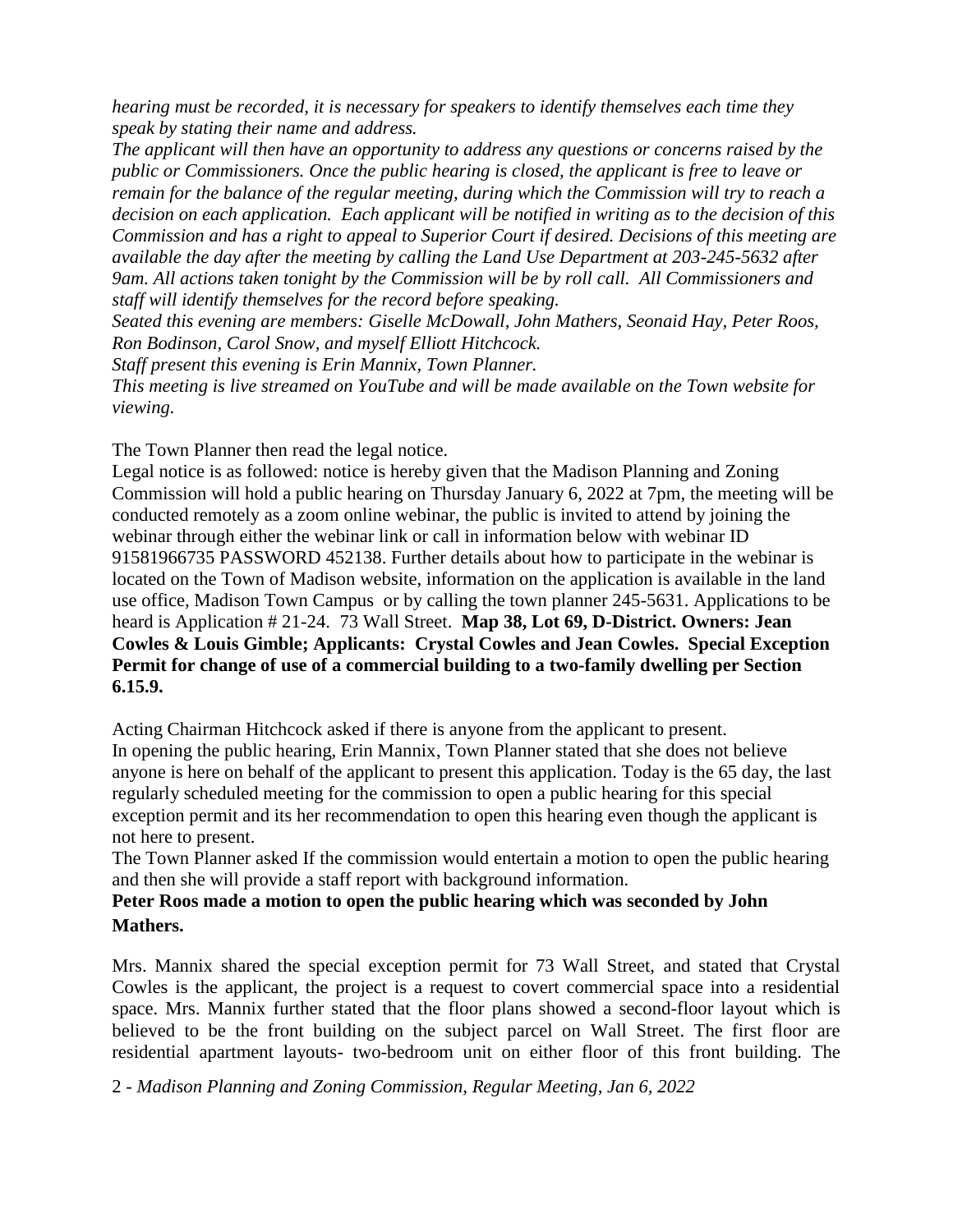commission will likely recognize this property as the former Paul Lirot jewelry store on the first floor. The Town Planner additionally stated that the applicant provided a photo of the subject building, and has provided the field cards for the properties- in the back there is a detached garage. And an additionally third building in the rear of the parcel. The town planner also showed a GIS map of the properties area.

After showing the application documents to the Commission. Mrs. Mannix provided a memo to the Commission, and stated that the applicant is not present and staff has made multiple attempts to coordinate with the applicant regarding this application through the past 65 days since the application has been submitted to the land use department.

The Town Planner read the memo into record:

*January 6, 2022 memo to the Planning & Zoning Commission From: Erin Mannix, CZEO, Town Planner regarding application 21-24. 73 Wall Street. Map 38, Lot 69, D-District. Owners: Jean Cowles & Louis Gimble; Applicants: Crystal Cowles and Jean Cowles. Special Exception Permit for change of use of a commercial building to a two-family dwelling per Section 6.15.9.* 

*This property is located within the Downtown District Special Exception area. This commercial property is improved with three buildings. Historic records for the property indicate the last permitted use for the rear building was retail and office and the last permitted use for the front building was also first floor retail with 2nd floor office. You may recall the retail use in the front, roadside building as the former Paul Lirot jewelry store. The 3rd structure is a detached garage. Based upon the applicant's request in this application, the front building is a two-family dwelling. There are no records of permits for this conversion and the request is after-the-fact. Section 6.15.9(c) of the Zoning Regulations indicates that in addition to the criteria outlined I Section 4.4 regarding consideration in granting or denying a Special Exception Permit, the Commission shall also have the authority to consider the following in granting or denying a Special Exception Permit for Dwelling Units, other than single family detached dwelling units:*

- *1) The extent to which the proposal will help develop an optimal mix of residential units within the zoning district while maintaining Madison Center as primarily a commercial area.*
- *2) The extent to which the proposal preserves active street level commercial uses, primarily along Boston Post Road, between Wall Street and Rt 79, and along Wall Street.*

*At the last Commission meeting, a request was made to refer this application to the Economic Development Commission for comments regarding the conversion of a first-floor retail space to a residential use. The EDC is scheduled to discuss this matter at their January meeting. In addition to the above-criteria, it is important for the Commission to note that the applicant has not complied with Section 4.2.5 of the Zoning Regulations for notice. No sign has been posted on the property nor has a certificate of mailing been provided to ensure adequate notice to property owners within 150ft of the subject parcel.* 

*The applicant has not provided a site plan per Section 4.2.2 of the Zoning Regulations. Additionally, the applicant submitted a 19-B100a application to the Health Department in November 2021. This application was rejected by the Health Director on November 4 2021 indicating a change in use cannot be approved at this time. Septic system will need to be upgraded to a 4-bedroom system. The applicant has not provided updated septic design at this time.*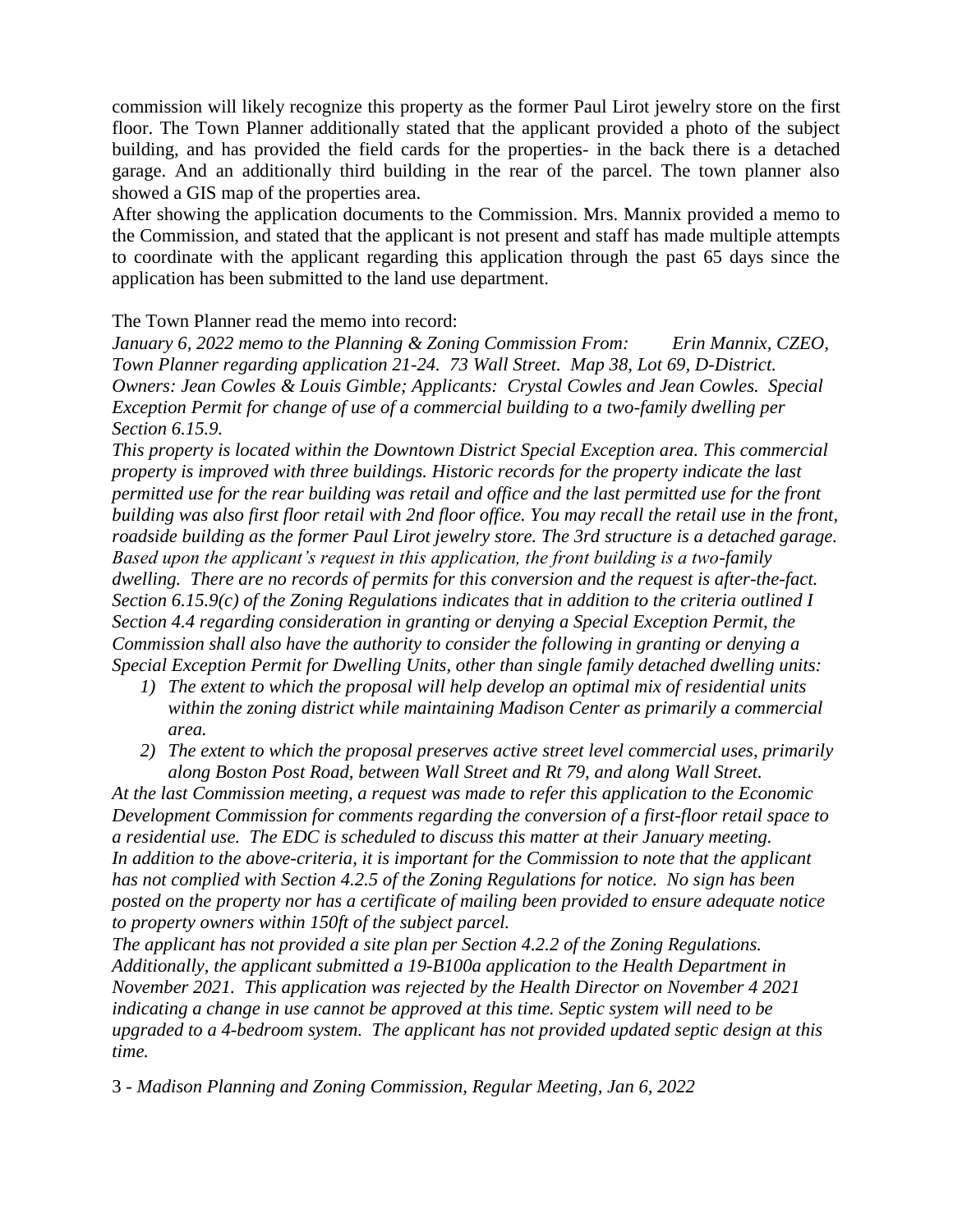*This evening is the last regularly scheduled meeting that the Commission can open the public hearing. The Commission has not been granted any extensions by the applicant. Staff recommends proceeding with the public hearing process to allow the applicant an opportunity to present the proposal. Staff comments can be received along with any comments from the public.* 

The Town Planner stated that staff has reached out to the applicant on multiple occasions indicating that there is a statutory deadline to open the public hearing, however, the applications is deficient in several respects. The applicant has responded to staff indicating that they will likely need more time but has not put much thought into this application at this time. Having not received any additional information from the applicant and seeing that this work has already been completed without permits, it is the Town Planner recommendation as the applicant is not here to provide the commission with an extension to allow for any potential comments from the commission and public to move forward and close the public hearing. Mrs. Mannix has also provided a draft motion for denial of the application.

Acting Chairman Hitchcock, stated that the Commission can skip over the portion for the ability to ask questions because the applicant is not present. The hearing was then moved to the public, Acting Chairman Hitchcock asked if there is anyone present to speak in support of the application. No hands raised. Acting Chairman Hitchcock then asked if there is anyone in public to speak against the application. No hands raised.

Next step was to make a motion to close the public hearing.

**Commissioner Peter Roos made a motion to close the public hearing, and seconded by Commissioner Seonaid Hay.**

**Vote to close public hearing, application # 21-24. 73 Wall Street. Map 38, Lot 69, D-District.** IN FAVOR: All OPPOSED: None. ABSTAINED: None Public Hearing closed.

Commissioner Ron Bodinson asked, since we are going to turn this down on merits, is there any difference on turning down the merits versus throwing it out because it is incomplete? He further stated that there should be some rule on turning down based on merits that the applicant cannot reapply for a certain amount of time, but he wasn't sure.

The town planner replied that by sharing the motion that is drafted by the specific reasons that the application was denied; It does not prevent the applicant from addressing those issues and providing a complete application to the commission and exploring a feasibility of septic suitability as well for this project which should be covered in the reasons.

## Commissioner Roos then read the draft motion as followed:

*VOTED that the Madison Planning & Zoning Commission deny Application #21-24. 73 Wall Street. Map 38, Lot 69, D-District. Owners: Jean Cowles & Louis Gimble; Applicants: Crystal Cowles and Jean Cowles. Special Exception Permit for change of use of a commercial building to a two-family dwelling per Section 6.15.9 for the following reasons:*

*1. The application is incomplete per Section 4.2.2 of the Zoning Regulations as a site plan has not been provided.*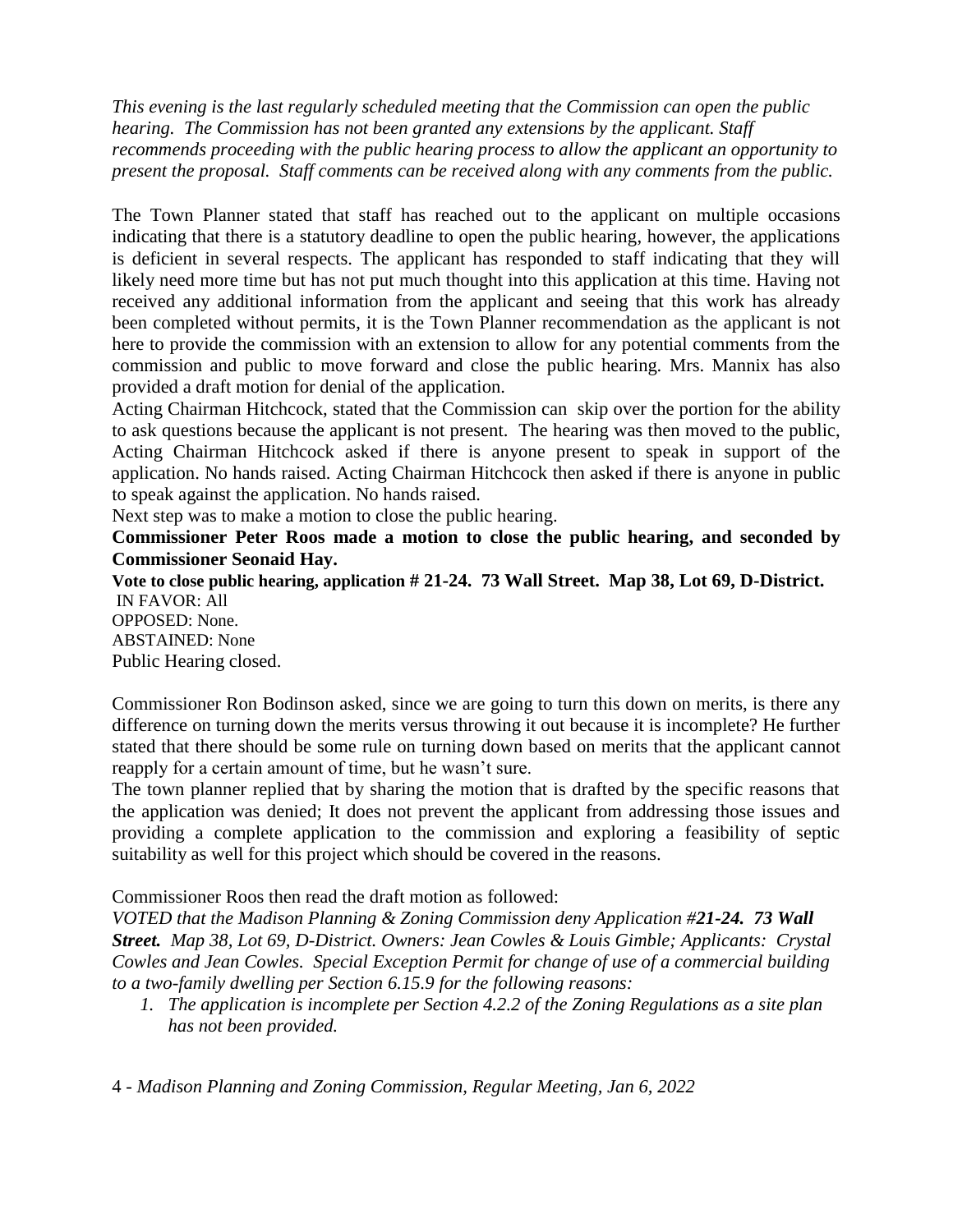- *2. The applicant has not complied with Section 29.2 (p) of the Zoning Regulations demonstrating the adequacy of the on-site soils to handle the expected sewage effluent.*
- *3. The applicant has not complied with Section 4.2.5 of the Zoning Regulations for notice of a special exception application. No sign was posted on the property in accordance with this section nor was evidence of notification mailings provided to the Land Use Office prior to the date of the hearing.*

*The Commission further finds that should the applicant seek special exception approval for first floor residential use again in the future, a referral to the Economic Development Commission for comments regarding street level commercial use on the property shall be required. Additionally, as the conversion to residential use has been completed without a certificate of zoning compliance, a zoning violation exists on the property. The effective date of this denial is January 21, 2022.* 

## **Motion was made by Commissioner Roos and seconded by Commissioner Snow.**

Acting Chair Hitchcock, asked any discussions.

Commissioner John Mathers asked that seeing that the property is in violations of zoning, what are the repercussions of any tenants that are residing there?

The Town Planner stated that at this point, the zoning enforcement officer would reach out to the property owner and issue a notice of violation which the goal is to have the applicant submit the appropriate information to see if any of the residential use can be legalized on the property. Mrs. Mannix further stated that it is a little preliminary to know what the status and the outcome for the tenants would be at this time.

Commissioner Hay asked if both floors are in noncompliance or just the first floor? Mrs. Mannix replied that it's both floors.

Acting Chairman Hitchcock asked any other questions or discussions. None.

# **Vote to approve deny application #21-24. 73 Wall Street. Map 38, Lot 69, D-District.**

IN FAVOR: All OPPOSED: None. ABSTAINED: None. Application Denied.

### **NEW APPLICATIONS**

**21-33. 1324 Boston Post Road.** Map 31, Lot 43, C-District. Owner: 1324, LLC; Applicant: Fuffy Brothers, LLC. Application for a Site Plan Review to operate a food truck on restaurant property during off season. (Receipt and Action)

Presenter -David Donahue from Donahue's Clam Castle 1324 Boston Post Road, purchased a food truck and the application is for permission that during the off season of the Clam Castle that runs from April to Mid-October and after Mid October over to April to utilize the truck to sell a limited menu of chowder, hotdogs and grill sandwiches. Presently, Electric is going to the truck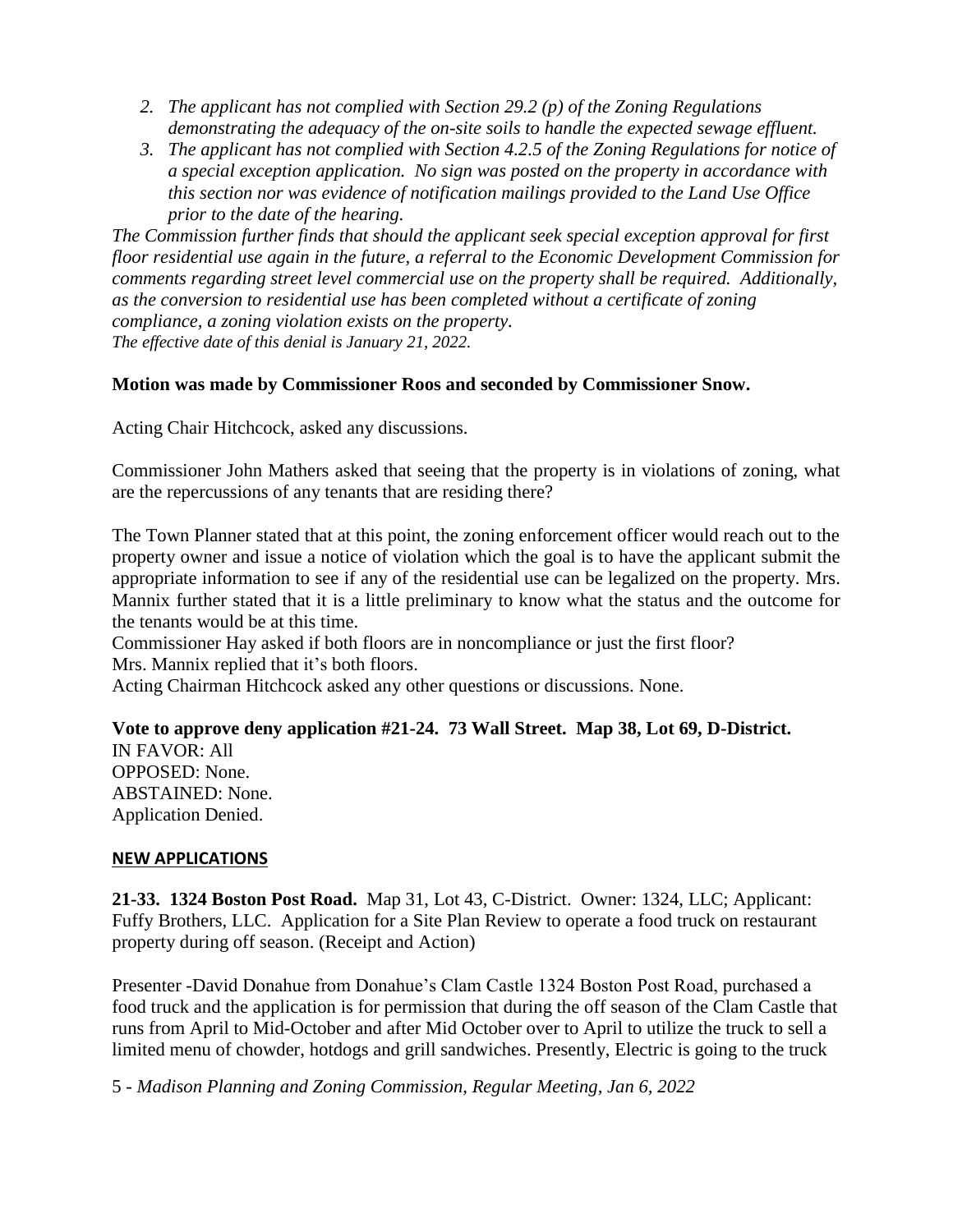and he applied for a special application for a fundraiser last month to see how it will run. The health inspector was there and the fundraiser went well. Dave stated that he will like to park the truck by the present gazebo and have a sign pointing to the truck and have the truck on their property. During the fundraiser, Dave ran into a problem, he noticed that half the truck was on state property and was ordered to bring the truck back more on the property. The fundraiser raised about \$750 and was very viable.

Commissioner Hay asked what hours would the truck operate?

Dave responded by saying during daylight hours, 12 noon to about 5pm in the afternoon. And operate about 3 or 4 days a week.

Commissioner Snow asked if the Clam Castle is not able to stay open year-round due to no heat or water?

Dave responded yes, there is a very small heat system and there is no heat system in the kitchen, therefore water and gas is shut off. It is seasonal.

Commissioner Roos asked where exactly would the truck be parked?

Dave stated it would be parked right next to the picnic area, as per the application; it would be back from the street and the truck is currently parked there. The town planner then showed a picture of the lot and the truck (Southeast corner of the lot).

Commissioner Snow ask if any additional signage is needed to draw attention to truck? Dave responded that he currently has a permit for a sign that simply says open for clam castle; yes, a sign is needed. Dave further asked if the truck can be moved up a couple of parking spaces on their property so they could also run electric to the truck and could be seen a bit clearer on the post road.

Commissioner Bodinson asked what was meant by run electricity, if it was cord on the wet ground?

Dave responded that he would consult with an electrician, and bury a line from the Clam Castle across the parking lot and make a plug in on the right side where the parking signs use to be. That was a thought and wondered on the possibility of doing that.

Commissioner Bodinson asked Mrs. Mannix why was the truck in the back and what are the regulations that puts it in the back?

Mrs. Mannix responded that initially Dave was hoping to park in front of the building, which is within the state right of way. So, it was a sort of compromise as he was close to an electric source to be able plug in – that is where the back corner came in. The only concern that he may have is depending on how he is looking to bury an electric trench, is septic that is in the area. Mrs. Mannix suggested that before any other permanent improvements are made to the site, that the commission should explore whether or not they are looking to approve this type of use on temporary basis or trial. It was discussed with Dave that its staff recommendation that if the commission is agreeable to allow a food truck on property to allow this for a short term to determine the viability of the food truck business or then perhaps explore some of the other options that are available through the mobile food truck ordinance in Town, such as parking at Academy or school street on a more regular basis during off season as oppose to the parking lot. Commissioner Hay asked since the truck is being plugged in, the engine is not running? Dave responded that is correct.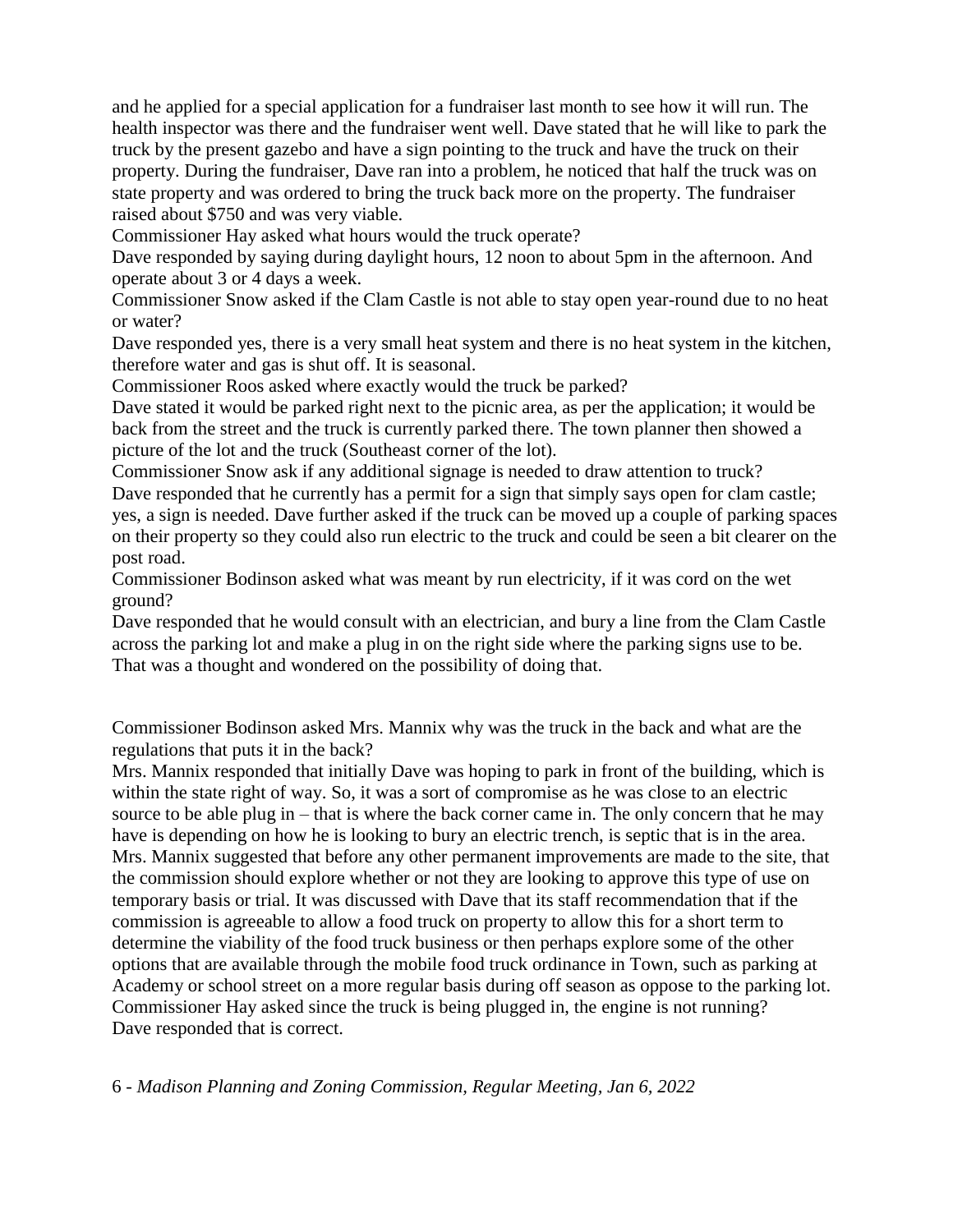Mrs. Mannix asked Dave to clarify that he will not be blocking the drive aisle as the truck would fit with in a parking space, so you will still have the circulation of traffic through the site. Dave responded that's correct, as per the plan, it allows for traffic flow.

Acting Chairman Hitchcock asked if the pavilion would be utilized for seating or is it basically grab and go?

Dave responded that it is basically grab and go in the wintertime because of temperatures. Tables are there and available and he would not be opposed to people using the area. He does not see it being crowded.

Commissioner Mathers asked if Dave has plans on going mobile with the truck or to take the truck to other locations since the truck will only operate 3 to 4 days a week.

Dave responded that he would like to take this one step at a time, and for this particular season, his plan is to keep the truck there on site.

Commissioner Mathers then asked Mrs. Mannix, what is the Downside to granting a permanent approval as oppose to temporary? Commissioner Mathers states that he understands that Mrs. Mannix wanted to consider temporary to check the viability of the business but asked if she has concerns about a food truck being there for more than a season?

Mrs. Mannix replied that the question could be raised as there is an existing restaurant on the property and if they are looking to extend the season of the restaurant to year-round, have they explored other options as perhaps using the existing building as oppose to shutting the building down for the off season and working out of the food truck. And are there other options to convert the existing structure to a year-round restaurant?

Commissioner Mathers further asked that as the owner of the truck, also the owner of the property and owner of the business shouldn't that be his decision as to whether to invest in the structure or operate the truck.

Mrs. Mannix stated that ultimately, it's the commission's decision to determine whether they would like to see this mobile food truck use on a private property. The mobile food ordinance does allow for a variety of options. The third of which is on private property with the approval of the Planning and Zoning Commission. There are some limitations. The Town has established the area within Academy and School Street for approved longer term use for several hours of food sales and there is some limitation on sales within the right of way, limiting the hour for a particular location and not just someone parking on the side of the road for a longer term. Ultimately the decision does lie with the Commission.

Commissioner Snow raised another issue, and stated that it is great to encourage the use of existing food truck locations. However, there is a possibility that Academy School might be under construction in the coming years. She does like the idea of giving temporary permission and seeing what the bigger picture looks like.

Mrs. Mannix stated there would likely be a conversation between the Police Department and the Board of Selectman as far as any other alternative locations should construction occur. Commissioner Bodinson then asked does regulation allow the food truck to stay open later than the 5pm indicated by Dave, for example 'til midnight.

Mrs. Mannix stated that the commission could limit hours of operation and if Dave is providing hours of operation, that they could be incorporated as a condition in the motion. Acting Chairman Hitchcock asked what is the normal operating months for the Clam Castle?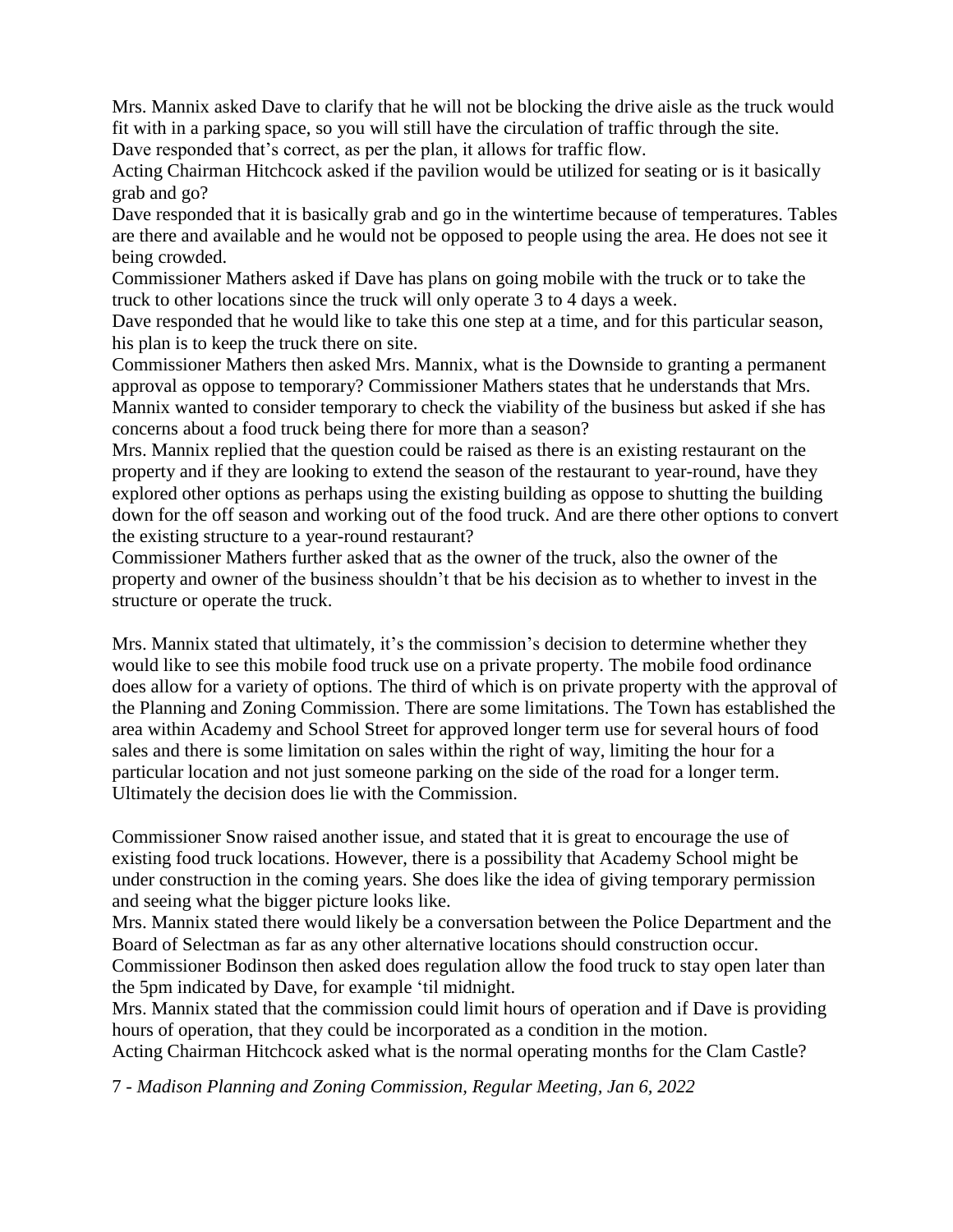Dave responded, Mid-April to Mid-October.

Acting Chairman Hitchcock asked if Food truck will only be used when the restaurant is actually closed?

Dave responded that's correct and that he will be going to the Heath Department, to get a permit for the truck and if the truck is fully permitted and if there is a private event to cater then he will consider off premises.

Commissioner Bodinson asked if Dave would put out balloons or just have a sign.

Dave responded just the permitted sign.

Acting Chairman Hitchcock asked if there were any other questions.

## **Commissioner Roos read the draft motion as followed:**

*VOTED that the Madison Planning & Zoning Commission approve Application #21-33 1324 Boston Post Road, Map 31, Lot 43, C-District, Owner: 1324 LLC; Applicant: Fuffy Brothers LLC, application for site plan review to operate a food truck on restaurant property during off season with the following condition:* 

*1.That the food truck be permitted to park and operate on the property as shown on the submitted application documents and site plan until May 30, 2022. 2. Future parking or operation of the food truck on the subject premises after May 30, 2022 requires Planning & Zoning Commission approval. The effective date of this approval is January 21, 2022.* 

Acting Chairman Hitchcock states that the he would like to make a suggestion as the approval states May 30 but the truck operates Mid-April.

### **Commissioner Roos made a motion to modify the motion as followed:**

*Item 1: That the food truck be permitted to park and operate on the property as shown on the submitted application documents and site plan until April 30, 2022. 2. Future parking or operation of the food truck on the subject premises after April 30, 2022 requires Planning & Zoning Commission approval. The effective date of this approval is January 21, 2022.* 

Commissioner Bodinson also stated that he would like to consider a time limit in the motion.

## **Commissioner Roos made a motion to modify item # 1 to the following.**

*That the food truck be permitted to park and operate on the property as shown on the submitted application documents and site plan until April 30, 2022 from the hours daily from 11am – 6pm.*

**Motion was seconded by John Mathers.** Any Discussions: None IN FAVOR: All OPPOSED: None Application approved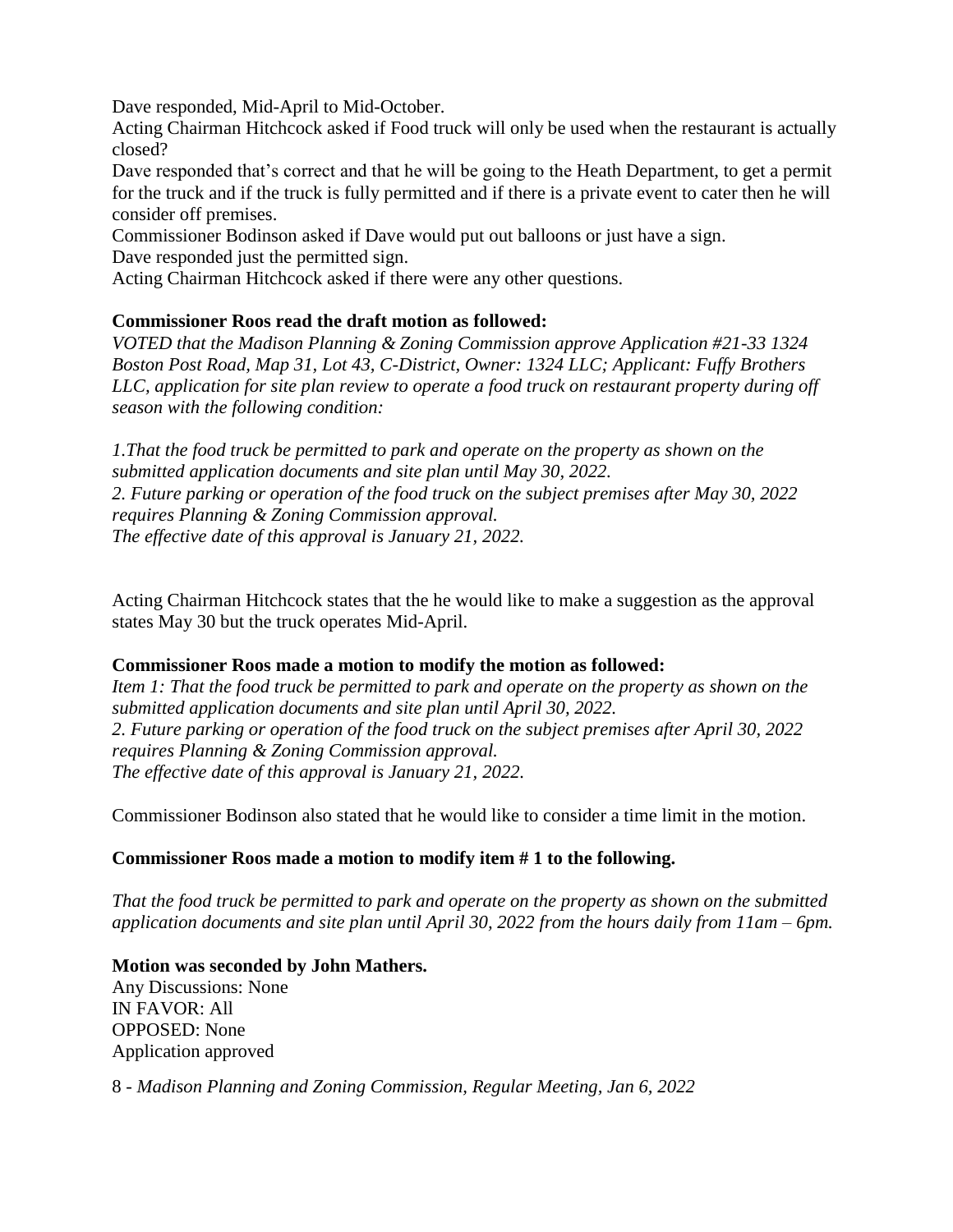### **DISCUSSION**

- 1. Election of Officers
- 2. Appointment to Marijuana Committee

### **Election of Officers**

Commissioner Roos, stated the committee is in state of flux, and now down two permanent members and three alternates and the goal is to get those position filled as soon as possible and to elect a chair, vice chair and a secretary with terms to expire next January of 2023. He further stated that the charter says not to exceed two years, this gives the commission the chance to work together to gain another year of experience. Keeping the term of the officers one year versus two is in the committee's advantage.

Commissioner Bodinson asked for clarifications.

Commissioner Roos stated that he is only suggesting to elect three officers tonight and the term for one year.

Commissioner Bodinson mentioned that Erin indicated that the quorum is 7 and the majority is 4 and for some reason she stated that it takes 5 to elect an officer. And further questioned it as it goes against the Robert's Rule and asked Erin to locate it in the charter for clarifications. Erin will research and answer question at a later time.

In continuing the election, Commissioner Bodinson nominated Carol Snow for Chairman. IN FAVOR: All OPPOSED: None ABSTAINED: None

Chairman Snow moved on to the election of Vice Chair.

Elliot Hitchcock nominated Peter Roos for Vice Chair IN FAVOR: All OPPOSED: None ABSTAINED: None

Commissioner Bodinson nominated Elliot Hitchcock for Secretary IN FAVOR: All OPPOSED: None ABSTAINED: None

### **Appointment to Marijuana Committee**

Commissioner Giselle McDowall volunteered to serve on the Marijuana Committee.

9 - *Madison Planning and Zoning Commission, Regular Meeting, Jan 6, 2022* IN FAVOR: All